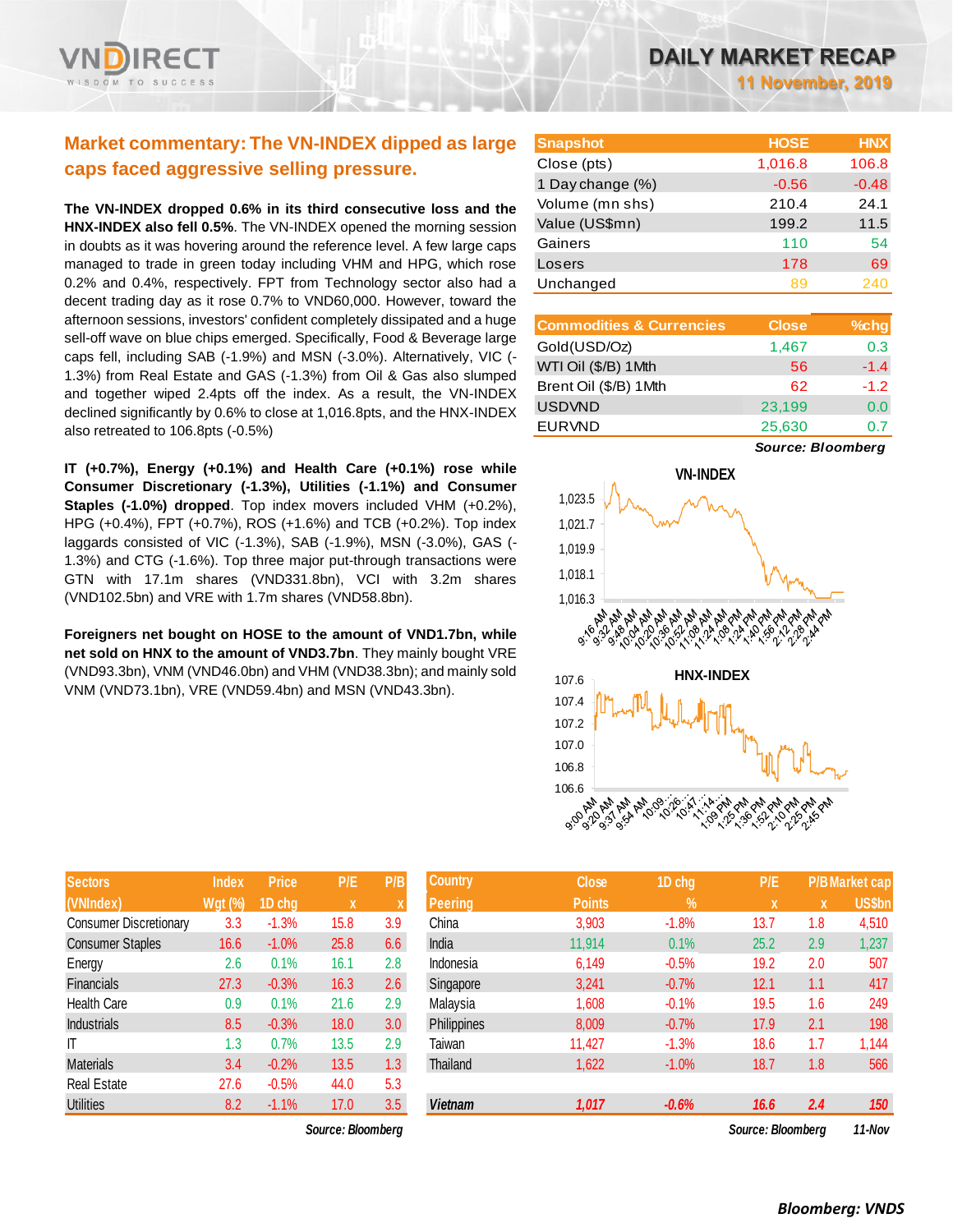

### **Market News**

**Oil retreats from seven-week high on mixed trade-war signals.** Oil retreated from a seven-week high as investors weighed mixed signals on the progress of U.S.-China trade talks, while worsening violence in Hong Kong damped sentiment across financial markets. Futures fell as much as 1.2% in New York after gaining 1.9% last week. President Donald Trump said the trade talks were moving along "very nicely," but he also described reports on how much the U.S. was ready to roll back tariffs as incorrect. Hong Kong stocks led declines in Asia after police shot a protester on Monday morning amid street clashes. (Bloomberg)

**Vietnam's exports estimated at US\$217.05bn in 10 months.** Vietnam's export revenue was estimated at US\$217.05bn in the first 10 months of this year, up 7.4% annually, according to the Ministry of Industry and Trade. Accordingly, 82.5% of the 2019 export target was met, near the growth target of 7 – 8% this year. The trade surplus was estimated at US\$7.05bn, higher than US\$6.83bn recorded last year. Statistics showed that 29 groups of commodities raked in over US\$1bn, and five of them earned more than US\$10bn, namely mobile phones and spare parts (US\$43.5bn); electronics, computers and accessories (US\$28.8bn); apparel (US\$27.4bn); footwear (US\$14.6bn); and machinery, equipment and tools (US\$14.6bn), together accounting for 59.4% of the country's total exports. At this rate, it is very likely that 2019 will be the fourth consecutive year the Vietnamese economy shifts from a deficit to a trade surplus. (Vietnamnet.vn)

## **Coverage Universe Update**

### **3Q19 Earning Recap**

### **Robust earnings growth driven by banking sector**

**Strong earnings growth amid solid macro economy**. 3Q19 aggregate net profit surged 20.8% yoy (vs. 13.6% yoy in 3Q18) on the back of a 7.5% yoy net sale growth (vs. 12.1% yoy in 3Q18) and large gross margin expansions across various sectors. The 3Q19 results firmed the upward trajectory after modest performance in 1H19 (1Q19: NP +0.8% yoy, revenue +3.7% yoy. 2Q19: NP +7.5% yoy, revenue +4.8% yoy). Overall, aggregate 9M19 revenue and net profit grew at decent pace of 6.0% yoy and 10.5% yoy, respectively.

**Banking sector is a main driver of 3Q19 market's earnings growth**. Banking sector showed impressive growth in 3Q19, with 45.0% yoy in net profit, well above the level 15.9% yoy seen in 3Q18, and alone added 11.5% pts to the 20.8% yoy increase in market net profit. The results were propelled by 72% yoy of VCB's 3Q19 earnings and the decent performances of other banks (VPB: +63.0% yoy; STB: +373.0% yoy). For 9M19, the banking sector's net profit grew 26.4% yoy (9M18: +39.2% yoy) and alone contributed 7.0% pts to the 10.5% yoy increase of market net profit.

**Real estate sector maintained high growth in 3Q19**. Real estate, one of the largest contributors on market cap-weighted basis, posted positive 3Q19 results, with total net revenue and net profit jumping 32.9% yoy and 20.7% yoy, respectively. For 9M19, the real estate sector's net profit rose 29.4% yoy, ranking itself as the second-largest contributor to the market's earnings growth, alone adding 3.9% pts to the 10.5% yoy increase in total market net profit in 9M19.

**Market sentiment improved but just a blip**. The VN-INDEX successfully broke the 1,000-pt level on 1st Nov, the first time since Mar 2019, as market sentiment was improved by decent 3Q19 earnings growth coupling with cooling U.S-China trade tension. The index is currently trading at TTM P/E of 16.8x, which is quite fair compared to regional peers. We see that market still lacks stronger catalysts to lift the index higher like the period Aug 2017 – Apr 2018. We see there will be no attractive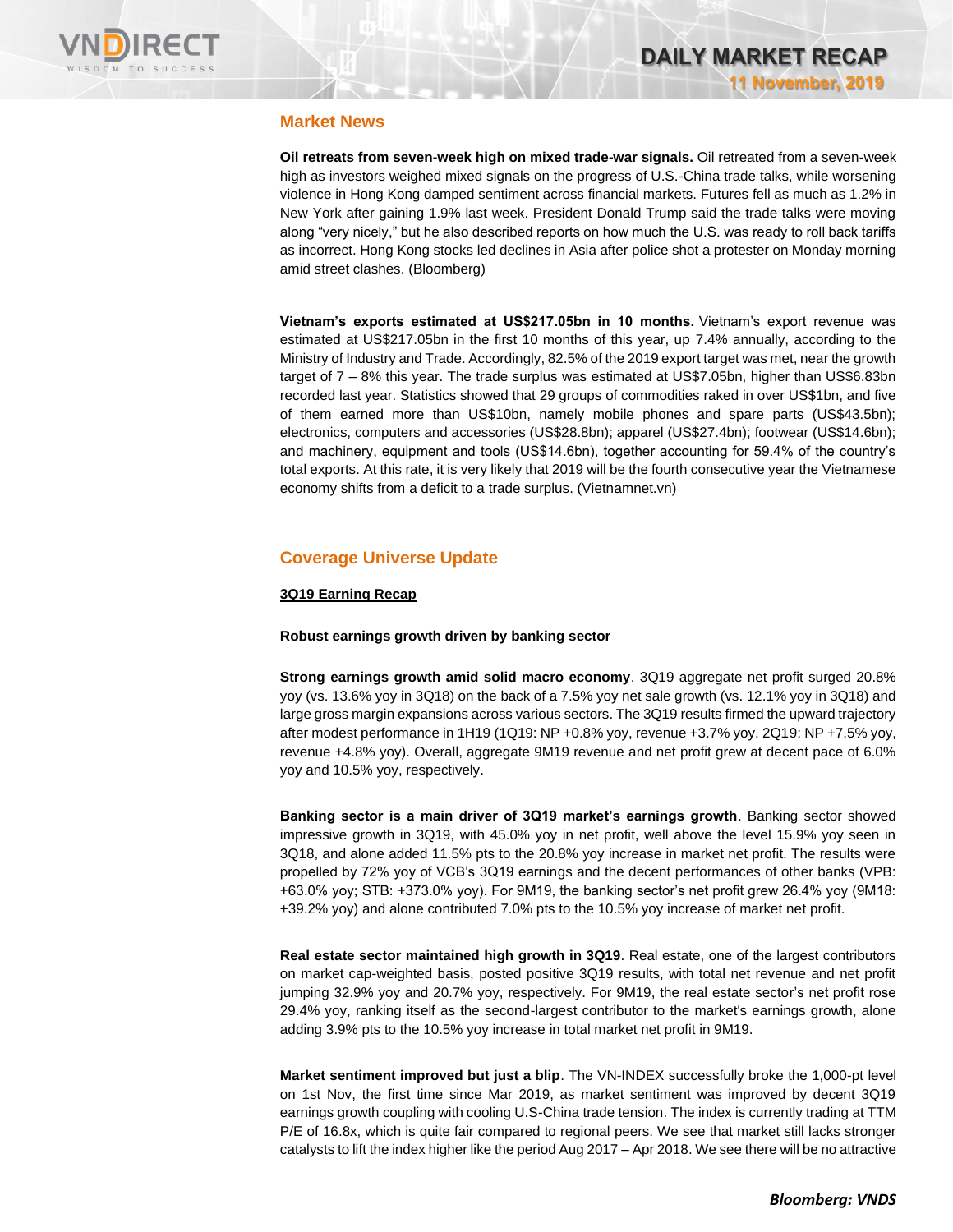

IPO deals (only Masan Meatlife) towards year-end. In addition, the possibility of raising foreign ownership limit (FOL) or passing amended securities laws is unlikely to happen in near future. Thus, we expect that the VN-INDEX could hover in the range of 1,010-1,050 pts towards year-end.

**DAILY MARKET RECAP** 

**11 November, 2019**

*Read the full report: [HERE](https://apc01.safelinks.protection.outlook.com/?url=https%3A%2F%2Fnhanha-public-api.vndirect.com.vn%2Fclick%2FOGE0ODlmZDA2ODYwMjZlMjAxNjg5OGJlM2IzNDMxODU%3D%2FMDZhMGRhMTQ1MTZjNDdjNzg4YWNjYzljYjA4NDUwN2M%3D%2F06a0da14516c47c788accc9cb084507c-MarketStrategy_Earningsrecap_20191111.pdf%2FcmVzZWFyY2hAdm5kaXJlY3QuY29tLnZu%2FMTE5NzY%3D&data=01%7C01%7Ctrung.phanthanh%40vndirect.com.vn%7C5494d516bfab4f9bd9d308d7664f7e8a%7C205877dd7b5242a0869607cbd63de0f4%7C0&sdata=0YEuzcoNYuYkQ4iWstBo8wcBWiHsnuDJ51M%2BIigo9X8%3D&reserved=0)*

## **Notable Corporate Events**

**Ho Chi Minh City Securities Corporation (HCM VN) – dividend payment:** Dec 20 and Dec 21 will be the ex-date and the record date, respectively, for paying the 2019 first cash dividend payment of VND500/share, the company said. The payment will be made on Jan 01 2020. *(Cafef.vn)*

*<to be continued>*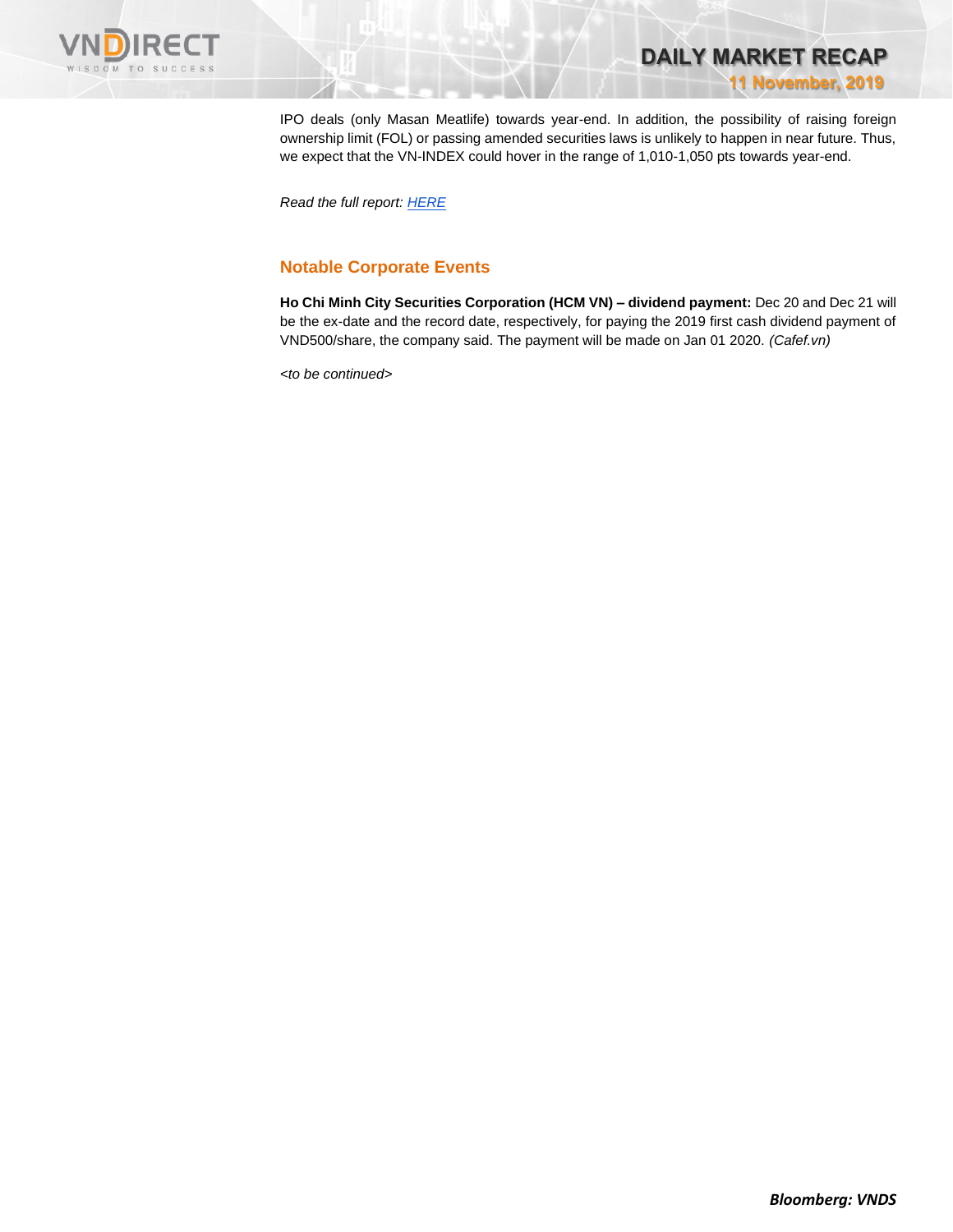### VI ECT WISDOM TO SUCCESS

## **DAILY MARKET RECAP**

**11 November, 2019**

## **COVERAGE SUMMARY**

| Ticker          | <b>Close price</b> | <b>Adjusted target</b><br>price | <b>Dividend yield</b> | <b>Potential return</b> | <b>Rating</b> | <b>Latest report</b> |
|-----------------|--------------------|---------------------------------|-----------------------|-------------------------|---------------|----------------------|
| PC <sub>1</sub> | 19,150             | 24,500                          | 0.0%                  | 27.9%                   | <b>ADD</b>    | <b>Link</b>          |
| <b>LPB</b>      | 7,700              | 10,000                          | 0.0%                  | 29.9%                   | ADD           | Link                 |
| <b>NLG</b>      | 28,100             | 39,600                          | 1.8%                  | 42.7%                   | <b>ADD</b>    | Link                 |
| <b>ACV</b>      | 77,800             | 105,000                         | 0.0%                  | 35.0%                   | ADD           | Link                 |
| <b>DPM</b>      | 13,700             | 15,800                          | 7.1%                  | 22.4%                   | <b>ADD</b>    | <b>Link</b>          |
| QNS             | 29,100             | 44,300                          | 1.7%                  | 54.0%                   | ADD           | <b>Link</b>          |
| <b>LTG</b>      | 23,400             | 27,300                          | 6.8%                  | 23.5%                   | <b>ADD</b>    | <b>Link</b>          |
| <b>VCB</b>      | 91,300             | 83,200                          | 0.9%                  | $-8.0%$                 | <b>HOLD</b>   | Link                 |
| MBB             | 23,450             | 31,500                          | 0.0%                  | 34.4%                   | <b>ADD</b>    | Link                 |
| <b>VPB</b>      | 21,900             | 21,200                          | 0.0%                  | $-3.2%$                 | <b>HOLD</b>   | Link                 |
| <b>TCM</b>      | 21,900             | 28,200                          | 2.4%                  | 31.2%                   | <b>ADD</b>    | <b>Link</b>          |
| <b>HPG</b>      | 22,800             | 26,139                          | 0.0%                  | 14.6%                   | <b>HOLD</b>   | Link                 |
| <b>PVT</b>      | 17,100             | 21,000                          | 6.1%                  | 28.9%                   | <b>ADD</b>    | <b>Link</b>          |
| <b>STK</b>      | 18,300             | 25,200                          | 8.2%                  | 45.9%                   | <b>ADD</b>    | Link                 |
| AAA             | 15,450             | 25,300                          | 13.2%                 | 76.9%                   | <b>ADD</b>    | Link                 |
| <b>PNJ</b>      | 84,700             | 88,000                          | 2.7%                  | 6.6%                    | <b>HOLD</b>   | Link                 |
| <b>KDH</b>      | 26,800             | 28,300                          | 1.9%                  | 7.5%                    | <b>HOLD</b>   | <b>Link</b>          |
| <b>DCM</b>      | 7,200              | 8,900                           | 12.5%                 | 36.1%                   | ADD           | Link                 |
| <b>VTP</b>      | 129,200            | 111,000                         | 1.2%                  | $-12.9%$                | <b>REDUCE</b> | <b>Link</b>          |
| ACB             | 24,700             | 30,400                          | 4.1%                  | 27.1%                   | ADD           | Link                 |
| GAS             | 104,300            | 105,700                         | 5.5%                  | 6.9%                    | <b>HOLD</b>   | Link                 |
| <b>PVS</b>      | 18,900             | 24,600                          | 3.7%                  | 33.9%                   | ADD           | Link                 |
| <b>PVD</b>      | 16,500             | 19,600                          | 0.0%                  | 18.8%                   | <b>ADD</b>    | <b>Link</b>          |
| <b>MSH</b>      | 52,900             | 66,600                          | 6.9%                  | 32.8%                   | ADD           | Link                 |
| <b>MWG</b>      | 121,900            | 140,700                         | 1.2%                  | 16.7%                   | <b>ADD</b>    | <b>Link</b>          |
| <b>POW</b>      | 13,400             | 18,334                          | 0.0%                  | 36.8%                   | <b>ADD</b>    | Link                 |
| TCB             | 25,150             | 27,400                          | 0.0%                  | 8.9%                    | <b>HOLD</b>   | <b>Link</b>          |
| <b>PPC</b>      | 25,850             | 27,879                          | 9.7%                  | 17.6%                   | ADD           | Link                 |
| <b>VIB</b>      | 17,800             | 21,200                          | 2.8%                  | 21.9%                   | <b>ADD</b>    | <b>Link</b>          |
| <b>KBC</b>      | 14,500             | 17,500                          | 6.9%                  | 27.6%                   | ADD           | Link                 |
| <b>VNM</b>      | 129,300            | 155,600                         | 3.5%                  | 23.8%                   | <b>ADD</b>    | <b>Link</b>          |
| <b>VHM</b>      | 98,700             | 104,300                         | 1.0%                  | 6.7%                    | <b>HOLD</b>   | Link                 |
| <b>VJC</b>      | 142,800            | 142,200                         | 2.1%                  | 1.7%                    | <b>HOLD</b>   | <b>Link</b>          |
| <b>VHC</b>      | 79,200             | 93,900                          | 5.1%                  | 23.6%                   | ADD           | Link                 |
| <b>VRE</b>      | 34,700             | 43,900                          | 0.0%                  | 26.5%                   | <b>ADD</b>    | <b>Link</b>          |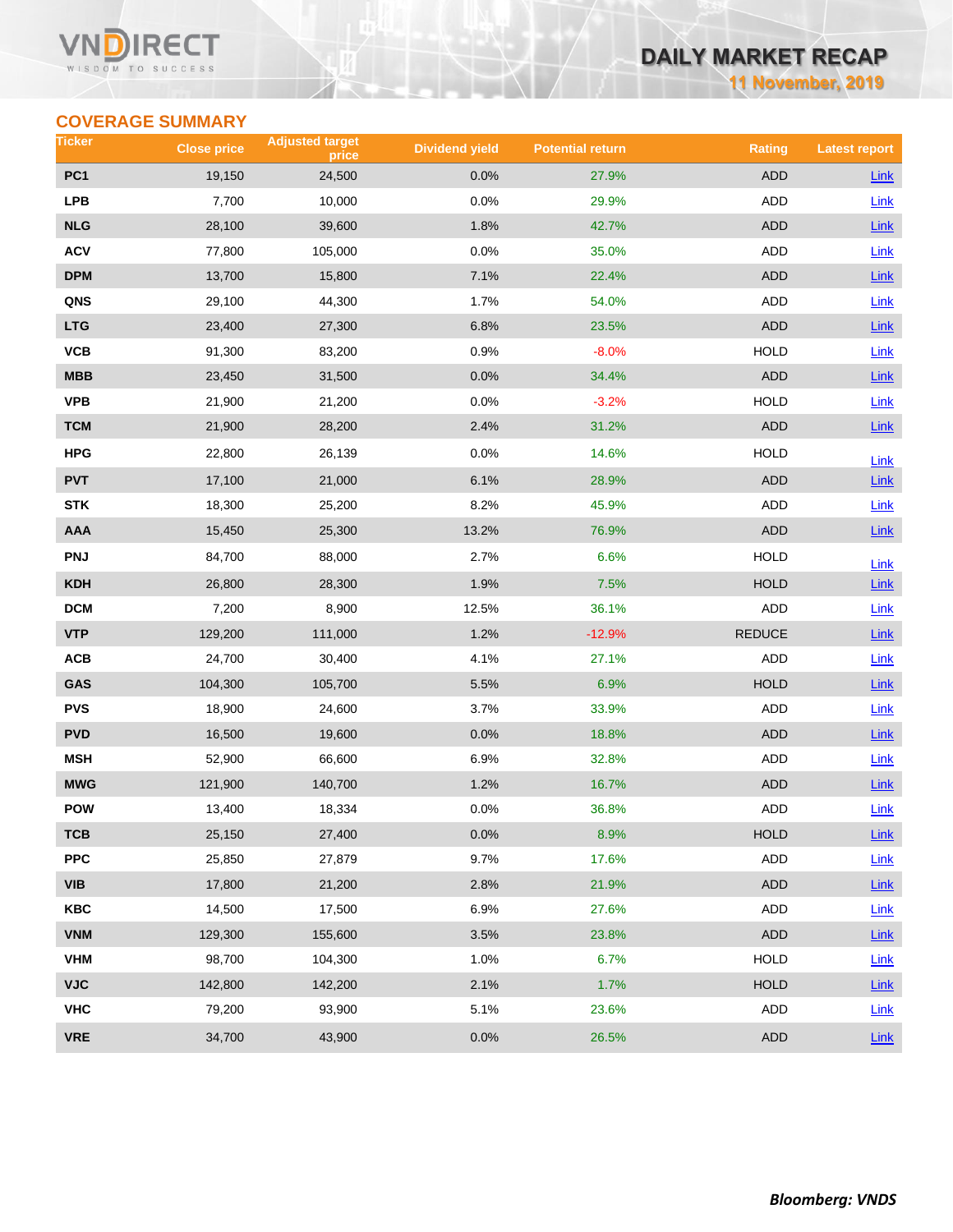## **MARKET MOVEMENTS**

WISDOM TO SUCCESS

**RECT** 

n

| <b>HOSE</b>        |              |       |      |         |              |  |  |  |  |
|--------------------|--------------|-------|------|---------|--------------|--|--|--|--|
| <b>Top gainers</b> |              |       |      |         | <b>VND</b>   |  |  |  |  |
| <b>Ticker</b>      | Last         | Cha   | %chq | Vol.    | <b>Index</b> |  |  |  |  |
|                    | <b>Price</b> |       |      |         | impact       |  |  |  |  |
| <b>BCG</b>         | 8,560        | 560   | 7.00 | 1.44MLN | 0.018        |  |  |  |  |
| <b>DTL</b>         | 27,550       | 1,800 | 6.99 | 10      | 0.033        |  |  |  |  |
| PIT                | 3,850        | 250   | 6.94 | 2,930   | 0.001        |  |  |  |  |
| <b>HAR</b>         | 4,010        | 260   | 6.93 | 1.12MLN | 0.008        |  |  |  |  |
| BTT                | 35,500       | 2,300 | 6.93 | 100     | 0.009        |  |  |  |  |

| <b>Top losers</b> |              |          |         |        | <b>VND</b>   |
|-------------------|--------------|----------|---------|--------|--------------|
| <b>Ticker</b>     | Last         | Cha      | %chq    | Vol.   | <b>Index</b> |
|                   | <b>Price</b> |          |         |        | impact       |
| VDS               | 7.070        | -530     | $-6.97$ | 6,030  | $-0.016$     |
| <b>RIC</b>        | 5,850        | $-430$   | $-6.85$ | 20     | $-0.004$     |
| TTB               | 16,500       | $-1,200$ | $-6.78$ | 20,300 | $-0.017$     |
| <b>EMC</b>        | 10,000       | $-700$   | $-6.54$ | 520    | $-0.003$     |
| VDP               | 32,000       | $-2,200$ | $-6.43$ | 50     | $-0.008$     |

|               | <b>Top index movers</b> |     |      |               |              |  |  |  |  |  |
|---------------|-------------------------|-----|------|---------------|--------------|--|--|--|--|--|
| <b>Ticker</b> | Last                    | Cha | %chq | Vol.          | <b>Index</b> |  |  |  |  |  |
|               | <b>Price</b>            |     |      |               | impact       |  |  |  |  |  |
| <b>VHM</b>    | 98,700                  | 200 | 0.20 | 765,160       | 0.197        |  |  |  |  |  |
| <b>HPG</b>    | 22,800                  | 100 | 0.44 | 8.00MLN       | 0.081        |  |  |  |  |  |
| <b>FPT</b>    | 60,000                  | 400 | 0.67 | 2.18MLN       | 0.080        |  |  |  |  |  |
| <b>ROS</b>    | 25,400                  | 400 |      | 1.60 28.53MLN | 0.067        |  |  |  |  |  |
| <b>TCB</b>    | 25,150                  | 50  | 0.20 | 3.59MLN       | 0.051        |  |  |  |  |  |

| <b>VND</b><br><b>Top index laggers</b> |              |          |         |         |              |  |  |  |  |
|----------------------------------------|--------------|----------|---------|---------|--------------|--|--|--|--|
| <b>Ticker</b>                          | Last         | Cha      | %chq    | Vol.    | <b>Index</b> |  |  |  |  |
|                                        | <b>Price</b> |          |         |         | impact       |  |  |  |  |
| VIC                                    | 118,900      | $-1,600$ | $-1.33$ | 281,300 | $-1.575$     |  |  |  |  |
| <b>SAB</b>                             | 255,100      | $-4,900$ | $-1.88$ | 21,390  | $-0.925$     |  |  |  |  |
| <b>MSN</b>                             | 74.500       | $-2,300$ | $-2.99$ | 1.14MLN | $-0.791$     |  |  |  |  |
| <b>GAS</b>                             | 104,300      | $-1,400$ | $-1.32$ | 279.720 | $-0.788$     |  |  |  |  |
| <b>CTG</b>                             | 21,950       | $-350$   | -1.57   | 3.88MLN | $-0.383$     |  |  |  |  |

| <b>VND</b><br><b>Top liquidity</b> |              |          |         |         |              |  |  |  |  |  |
|------------------------------------|--------------|----------|---------|---------|--------------|--|--|--|--|--|
| <b>Ticker</b>                      | Last         | Cha      | %chq    | Val.    | <b>Index</b> |  |  |  |  |  |
|                                    | <b>Price</b> |          |         | (VNDbn) | impact       |  |  |  |  |  |
| <b>ROS</b>                         | 25.400       | 400      | 1.60    | 711     | 0.067        |  |  |  |  |  |
| <b>MBB</b>                         | 23,450       | 50       | 0.21    | 321     | 0.034        |  |  |  |  |  |
| <b>HPG</b>                         | 22,800       | 100      | 0.44    | 183     | 0.081        |  |  |  |  |  |
| <b>MWG</b>                         | 121,900      | $-2,700$ | $-2.17$ | 132     | $-0.352$     |  |  |  |  |  |
| <b>FPT</b>                         | 60.000       | 400      | 0.67    | 131     | 0.080        |  |  |  |  |  |

| <b>HOSE</b>  |                    |         |         |              |            | <b>HNX</b>   |                    |       |         |              |  |
|--------------|--------------------|---------|---------|--------------|------------|--------------|--------------------|-------|---------|--------------|--|
|              |                    |         |         | <b>VND</b>   |            |              |                    |       |         | <b>VND</b>   |  |
| Last         | Chg                | $%$ chq | Vol.    | <b>Index</b> | Ticker     | Last         | Chg                | %chq  | Vol.    | <b>Index</b> |  |
| <b>Price</b> |                    |         |         | impact       |            | <b>Price</b> |                    |       |         | impact       |  |
| 8,560        | 560                | 7.00    | 1.44MLN | 0.018        | BII        | 1.000        | 100                | 11.11 | .20MLN  | 0.004        |  |
| 27,550       | 1,800              | 6.99    | 10      | 0.033        | <b>BED</b> | 37,400       | 3,400              | 10.00 | 1,000   | 0.002        |  |
| 3,850        | 250                | 6.94    | 2,930   | 0.001        | <b>MCF</b> | 9,900        | 900                | 10.00 | 100     | 0.004        |  |
| 4,010        | 260                | 6.93    | 1.12MLN | 0.008        | <b>PPP</b> | 11,000       | 1,000              | 10.00 | 5,600   | 0.003        |  |
| 35,500       | 2,300              | 6.93    | 100     | 0.009        | VIG        | 1,100        | 100                | 10.00 | 556,200 | 0.003        |  |
|              | <b>Top gainers</b> |         |         |              |            |              | <b>Top gainers</b> |       |         |              |  |

| <b>Top losers</b> |              |          |         |        | <b>VND</b> | <b>Top losers</b> |              |          |         |        | <b>VND</b>   |
|-------------------|--------------|----------|---------|--------|------------|-------------------|--------------|----------|---------|--------|--------------|
| Ticker            | Last         | Chg      | $%$ chq | Vol.   | Index      | Ticker            | Last         | Chg      | $%$ chq | Vol.   | <b>Index</b> |
|                   | <b>Price</b> |          |         |        | impact     |                   | <b>Price</b> |          |         |        | impact       |
| VDS               | 7,070        | $-530$   | $-6.97$ | 6,030  | $-0.016$   | <b>PSE</b>        | 6,500        | $-700$   | $-9.72$ | 3,900  | $-0.002$     |
| <b>RIC</b>        | 5,850        | $-430$   | $-6.85$ | 20     | $-0.004$   | <b>SJE</b>        | 22,300       | $-2.400$ | $-9.72$ | 1,300  | $-0.034$     |
| TTB               | 16.500       | $-1,200$ | $-6.78$ | 20,300 | $-0.017$   | <b>MAC</b>        | 5,600        | $-600$   | $-9.68$ | 6,500  | $-0.006$     |
| <b>EMC</b>        | 10,000       | $-700$   | $-6.54$ | 520    | $-0.003$   | <b>HBS</b>        | 1,900        | $-200$   | $-9.52$ | 12,600 | $-0.002$     |
| <b>VDP</b>        | 32,000       | $-2,200$ | $-6.43$ | 50     | $-0.008$   | <b>NBP</b>        | 13,400       | $-1,400$ | $-9.46$ | 400    | $-0.003$     |
|                   |              |          |         |        |            |                   |              |          |         |        |              |

|            | <b>VND</b><br><b>Top index movers</b> |     |      |               |              |            | Top index movers |       |      |         |              |  |
|------------|---------------------------------------|-----|------|---------------|--------------|------------|------------------|-------|------|---------|--------------|--|
| Ticker     | Last                                  | Chg | %chq | Vol.          | <b>Index</b> | Ticker     | Last             | Chg   | %chq | Vol.    | <b>Index</b> |  |
|            | <b>Price</b>                          |     |      |               | impact       |            | <b>Price</b>     |       |      |         | impact       |  |
| VHM        | 98.700                                | 200 | 0.20 | 765.160       | 0.197        | <b>HUT</b> | 2,600            | 200   | 8.33 | 2.87MLN | 0.042        |  |
| <b>HPG</b> | 22,800                                | 100 | 0.44 | 8.00MLN       | 0.081        | <b>MBG</b> | 48,400           | 2,000 | 4.31 | 209,400 | 0.039        |  |
| <b>FPT</b> | 60.000                                | 400 | 0.67 | 2.18MLN       | 0.080        | VC3        | 18,300           | 600   | 3.39 | 390.700 | 0.038        |  |
| <b>ROS</b> | 25,400                                | 400 |      | 1.60 28.53MLN | 0.067        | TIG        | 5,900            | 400   | 7.27 | 952,200 | 0.031        |  |
| тсв        | 25,150                                | 50  | 0.20 | 3.59MLN       | 0.051        | <b>VNR</b> | 20,000           | 1,000 | 5.26 | 600     | 0.021        |  |
|            |                                       |     |      |               |              |            |                  |       |      |         |              |  |

|            | <b>VND</b><br><b>Top index laggers</b> |          |         |         |              |            | <b>VND</b><br><b>Top index laggers</b> |          |         |         |              |  |
|------------|----------------------------------------|----------|---------|---------|--------------|------------|----------------------------------------|----------|---------|---------|--------------|--|
| Ticker     | Last                                   | Chg      | $%$ chq | Vol.    | <b>Index</b> | Ticker     | Last                                   | Chg      | %chq    | Vol.    | <b>Index</b> |  |
|            | <b>Price</b>                           |          |         |         | impact       |            | <b>Price</b>                           |          |         |         | impact       |  |
| VIC        | 118.900                                | $-1.600$ | $-1.33$ | 281.300 | $-1.575$     | <b>ACB</b> | 24.700                                 | $-100$   | $-0.40$ | 1.72MLN | $-0.165$     |  |
| <b>SAB</b> | 255.100                                | $-4.900$ | $-1.88$ | 21.390  | $-0.925$     | <b>SHB</b> | 6,700                                  | $-100$   | $-1.47$ | 2.49MLN | $-0.113$     |  |
| MSN        | 74.500                                 | $-2.300$ | $-2.99$ | 1.14MLN | $-0.791$     | <b>PGS</b> | 30.100                                 | $-2.300$ | $-7.10$ | 200     | $-0.078$     |  |
| <b>GAS</b> | 104.300                                | $-1.400$ | $-1.32$ | 279.720 | $-0.788$     | <b>VCS</b> | 87,200                                 | $-1.300$ | $-1.47$ | 227,500 | $-0.043$     |  |
| CTG        | 21,950                                 | $-350$   | $-1.57$ | 3.88MLN | $-0.383$     | <b>NVB</b> | 9,000                                  | $-100$   | $-1.10$ | 801.500 | $-0.041$     |  |

| <b>Top liquidity</b> |              |          |         |         | <b>VND</b>   | <b>Top liquidity</b> |              |          |         |                   | <b>VND</b>   |
|----------------------|--------------|----------|---------|---------|--------------|----------------------|--------------|----------|---------|-------------------|--------------|
| <b>Ticker</b>        | Last         | Chg      | $%$ chq | Val.    | <b>Index</b> | Ticker               | Last         | Chg      | %chq    | Val.              | <b>Index</b> |
|                      | <b>Price</b> |          |         | (VNDbn) | impact       |                      | <b>Price</b> |          |         | (VNDbn)           | impact       |
| ROS                  | 25.400       | 400      | 1.60    | 711     | 0.067        | <b>ACB</b>           | 24,700       | $-100$   | $-0.40$ | 43                | $-0.165$     |
| <b>MBB</b>           | 23,450       | 50       | 0.21    | 321     | 0.034        | <b>PVS</b>           | 18,900       | $-100$   | $-0.53$ | 30                | $-0.025$     |
| HPG                  | 22,800       | 100      | 0.44    | 183     | 0.081        | <b>VCS</b>           | 87.200       | $-1,300$ | $-1.47$ | 20                | $-0.043$     |
| <b>MWG</b>           | 121,900      | $-2,700$ | $-2.17$ | 132     | $-0.352$     | <b>SHB</b>           | 6,700        | $-100$   | $-1.47$ | 17                | $-0.113$     |
| <b>FPT</b>           | 60,000       | 400      | 0.67    | 131     | 0.080        | <b>MBG</b>           | 48,400       | 2,000    | 4.31    | 10                | 0.039        |
|                      |              |          |         |         |              |                      |              |          |         | Source: Bloomberg |              |

*Source: Bloomberg*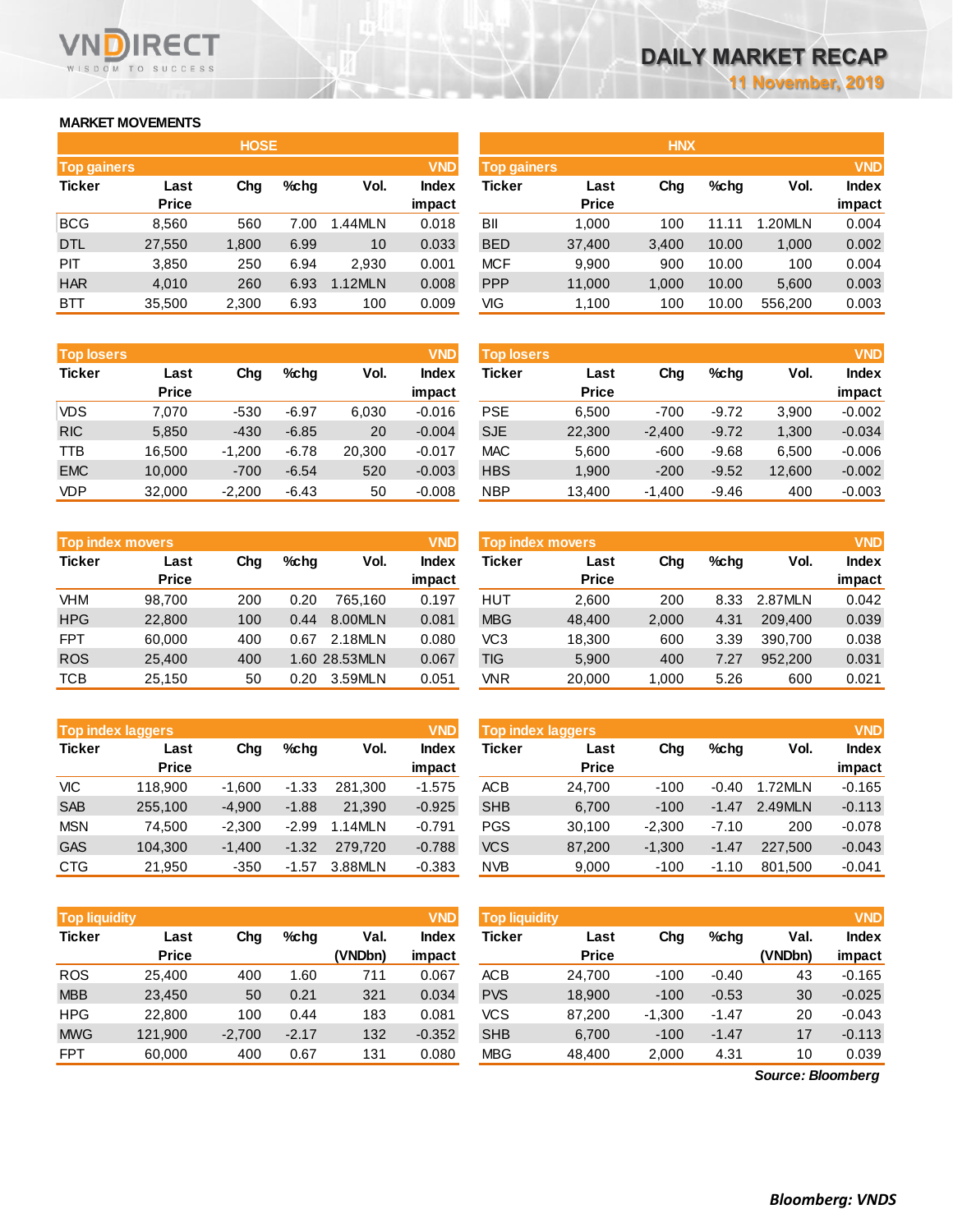

## **FOREIGN ACTIVITIES**

| Volume (Mn'shs)       | <b>HOSE</b> | <b>HNX</b> | <b>Value (VND'bn)</b> | <b>HOSE</b> | <b>HNX</b> |
|-----------------------|-------------|------------|-----------------------|-------------|------------|
| <b>BUY</b>            | 13.6        | 0.6        | <b>BUY</b>            | 427.9       | 2.5        |
| % of market           | 6.8%        | 2.3%       | % of market           | 9.7%        | $0.9\%$    |
| <b>SELL</b>           | 11.5        | 0.4        | <b>SELL</b>           | 426.3       | 6.2        |
| % of market           | 5.8%        | $1.8\%$    | % of market           | 9.6%        | 2.3%       |
| <b>NET BUY (SELL)</b> | 2.0         | 0.1        | <b>NET BUY (SELL)</b> | 1.7         | (3.7)      |

*Source: HSX, HNX*



**Foreign net buy/sell (30 days) in VND'bn**

■HOSE ■HNX

| <b>YTD ACCUMULATION</b> |             |            |                       |             |                             |
|-------------------------|-------------|------------|-----------------------|-------------|-----------------------------|
| <b>Volume (MIn'shs)</b> | <b>HOSE</b> | <b>HNX</b> | <b>Value (VND'bn)</b> | <b>HOSE</b> | <b>HNX</b>                  |
| <b>BUY</b>              | 3,079.9     | 214.9      | <b>BUY</b>            | 140,487.9   | 3,584.0                     |
| % of market             | 8.4%        | 3.1%       | % of market           | 16.7%       | 2.1%                        |
| <b>SELL</b>             | 3,231.9     | 247.5      | <b>SELL</b>           | 132,979.2   | 4,139.5                     |
| % of market             | 8.8%        | 3.5%       | % of market           | 15.8%       | 2.5%                        |
| <b>NET BUY (SELL)</b>   | (152.0)     | (32.6)     | <b>NET BUY (SELL)</b> | 7,509       | (555.5)<br>Source: HSX, HNX |

### **FOREIGN ACTIVITIES**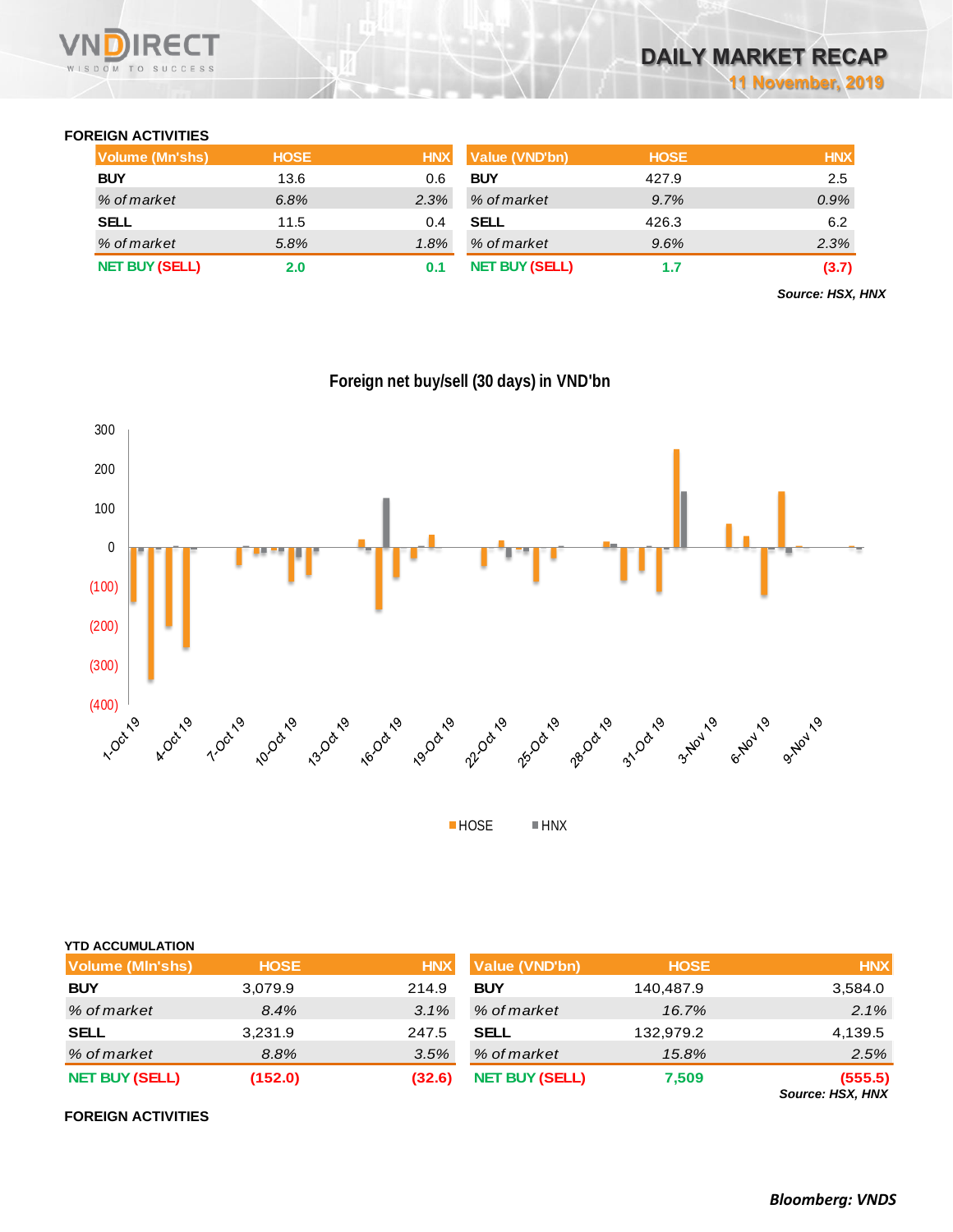# **DAILY MARKET RECAP**

**11 November, 2019**

|               |                               | <b>HOSE</b> |         |       |                        | <b>HNX</b>                    |                      |          |         |       |                 |  |
|---------------|-------------------------------|-------------|---------|-------|------------------------|-------------------------------|----------------------|----------|---------|-------|-----------------|--|
|               | Top buy by foreigners (value) |             |         |       | <b>VND'bn</b>          | Top buy by foreigners (value) |                      |          |         |       |                 |  |
| <b>Ticker</b> | Last<br><b>Price</b>          | Chg         | $%$ chg | Value | <b>Index</b><br>impact | Ticker                        | Last<br><b>Price</b> | Chg      | $%$ chg | Value | Index<br>impact |  |
| <b>VRE</b>    | 34,700                        | 50          | 0.14    | 93.3  | 0.034                  | <b>VCS</b>                    | 87,200               | $-1,300$ | $-1.47$ | 0.7   | 0.000           |  |
| <b>VNM</b>    | 129,300                       | 100         | 0.08    | 46.0  | 0.051                  | TIG                           | 5,900                | 400      | 7.27    | 0.4   | 0.000           |  |
| VHM           | 98,700                        | 200         | 0.20    | 38.3  | 0.197                  | BII                           | 1.000                | 100      | 11.11   | 0.4   | 0.000           |  |
| <b>HPG</b>    | 22,800                        | 100         | 0.44    | 29.2  | 0.081                  | <b>SHB</b>                    | 6,700                | $-100$   | $-1.47$ | 0.2   | 0.000           |  |
| <b>ROS</b>    | 25,400                        | 400         | 1.60    | 27.5  | 0.067                  | <b>PVS</b>                    | 18,900               | $-100$   | $-0.53$ | 0.2   | 0.000           |  |

|               | HNX                           |          |         |       |               |  |  |  |  |  |  |  |  |
|---------------|-------------------------------|----------|---------|-------|---------------|--|--|--|--|--|--|--|--|
|               | Top buy by foreigners (value) |          |         |       | <b>VND'bn</b> |  |  |  |  |  |  |  |  |
| <b>Ticker</b> | Last                          | Chq      | %chq    | Value | <b>Index</b>  |  |  |  |  |  |  |  |  |
|               | Price                         |          |         |       | impact        |  |  |  |  |  |  |  |  |
| <b>VCS</b>    | 87,200                        | $-1,300$ | $-1.47$ | 0.7   | 0.000         |  |  |  |  |  |  |  |  |
| <b>TIG</b>    | 5,900                         | 400      | 7.27    | 0.4   | 0.000         |  |  |  |  |  |  |  |  |
| ВII           | 1,000                         | 100      | 11.11   | 0.4   | 0.000         |  |  |  |  |  |  |  |  |
| <b>SHB</b>    | 6,700                         | $-100$   | $-1.47$ | 0.2   | 0.000         |  |  |  |  |  |  |  |  |
| <b>PVS</b>    | 18,900                        | $-100$   | $-0.53$ | 0.2   | 0.000         |  |  |  |  |  |  |  |  |

|               | <b>VND'bn</b><br>Top sell by foreigners (value) |          |         |       |                 |            | Top sell by foreigners (value) |        |         |       |                        |
|---------------|-------------------------------------------------|----------|---------|-------|-----------------|------------|--------------------------------|--------|---------|-------|------------------------|
| <b>Ticker</b> | Last<br><b>Price</b>                            | Chg      | %chg    | Value | Index<br>impact | Ticker     | Last<br><b>Price</b>           | Chg    | %chg    | Value | <b>Index</b><br>impact |
| <b>VNM</b>    | 129.300                                         | 100      | 0.08    | 73.1  | 0.051           | <b>MAS</b> | 47,500                         | 0      | 0.00    | 1.3   | 0.000                  |
| <b>VRE</b>    | 34,700                                          | 50       | 0.14    | 59.4  | 0.034           | <b>CEO</b> | 9.400                          | $-100$ | $-1.05$ | 1.2   | 0.000                  |
| <b>MSN</b>    | 74.500                                          | $-2,300$ | $-2.99$ | 43.3  | $-0.791$        | <b>PVS</b> | 18.900                         | $-100$ | $-0.53$ | 1.2   | 0.000                  |
| <b>ROS</b>    | 25,400                                          | 400      | 1.60    | 28.5  | 0.067           | <b>LHC</b> | 64.900                         | 1,900  | 3.02    | 0.9   | 0.000                  |
| <b>SAB</b>    | 255.100                                         | $-4,900$ | $-1.88$ | 21.5  | $-0.925$        | LAS        | 6.400                          | 0      | 0.00    | 0.5   | 0.000                  |

|               | <b>VND'bn</b><br>Top net buy by foreigners (value) |       |         |       |                 |            | Top net buy by foreigners (value) |          |         |       |                        |
|---------------|----------------------------------------------------|-------|---------|-------|-----------------|------------|-----------------------------------|----------|---------|-------|------------------------|
| <b>Ticker</b> | Last<br><b>Price</b>                               | Chg   | $%$ chq | Value | Index<br>impact | Ticker     | Last<br><b>Price</b>              | Chg      | %chg    | Value | <b>Index</b><br>impact |
| <b>VRE</b>    | 34.700                                             | 50    | 0.14    | 33.9  | 0.034           | <b>VCS</b> | 87,200                            | $-1,300$ | $-1.47$ | 0.7   | 0.000                  |
| <b>VHM</b>    | 98,700                                             | 200   | 0.20    | 30.9  | 0.197           | BII        | 1,000                             | 100      | 11.11   | 0.4   | 0.000                  |
| <b>HPG</b>    | 22,800                                             | 100   | 0.44    | 26.6  | 0.081           | <b>SHB</b> | 6.700                             | $-100$   | $-1.47$ | 0.2   | 0.000                  |
| <b>HDB</b>    | 29,600                                             | $-50$ | $-0.17$ | 22.0  | $-0.014$        | <b>SHS</b> | 8,600                             | $-100$   | $-1.15$ | 0.2   | 0.000                  |
| <b>DXG</b>    | 16,300                                             | 100   | 0.62    | 9.1   | 0.015           | <b>SRA</b> | 9,100                             | $-100$   | $-1.09$ | 0.1   | 0.000                  |

|               | Top net sell by foreigners (value) |          |         |         | <b>VND'bn</b> | Top net sell by foreigners (value), |              | <b>VND'bn</b> |         |         |              |
|---------------|------------------------------------|----------|---------|---------|---------------|-------------------------------------|--------------|---------------|---------|---------|--------------|
| <b>Ticker</b> | Last                               | Chg      | $%$ chg | Value   | Index         | Ticker                              | Last         | Chg           | $%$ chg | Value   | <b>Index</b> |
|               | <b>Price</b>                       |          |         |         | impact        |                                     | <b>Price</b> |               |         |         | impact       |
| <b>MSN</b>    | 74.500                             | $-2,300$ | $-2.99$ | $-39.6$ | $-0.791$      | <b>MAS</b>                          | 47,500       | 0             | 0.00    | $-1.27$ | 0.000        |
| <b>VNM</b>    | 129.300                            | 100      | 0.08    | $-27.1$ | 0.051         | <b>CEO</b>                          | 9,400        | $-100$        | $-1.05$ | $-1.21$ | 0.000        |
| <b>SAB</b>    | 255.100                            | $-4,900$ | $-1.88$ | $-20.3$ | $-0.925$      | <b>PVS</b>                          | 18.900       | $-100$        | $-0.53$ | $-0.96$ | 0.000        |
| <b>VJC</b>    | 142,800                            | $-400$   | $-0.28$ | $-19.3$ | $-0.064$      | <b>LHC</b>                          | 64.900       | 1.900         | 3.02    | $-0.87$ | 0.000        |
| <b>VIC</b>    | 118.900                            | $-1,600$ | $-1.33$ | $-11.7$ | $-1.575$      | LAS                                 | 6,400        | 0             | 0.00    | $-0.46$ | 0.000        |

*11-Nov-19*

VND

**RECT** 

WISDOM TO SUCCESS

*Source: Bloomberg, HOSE, HNX*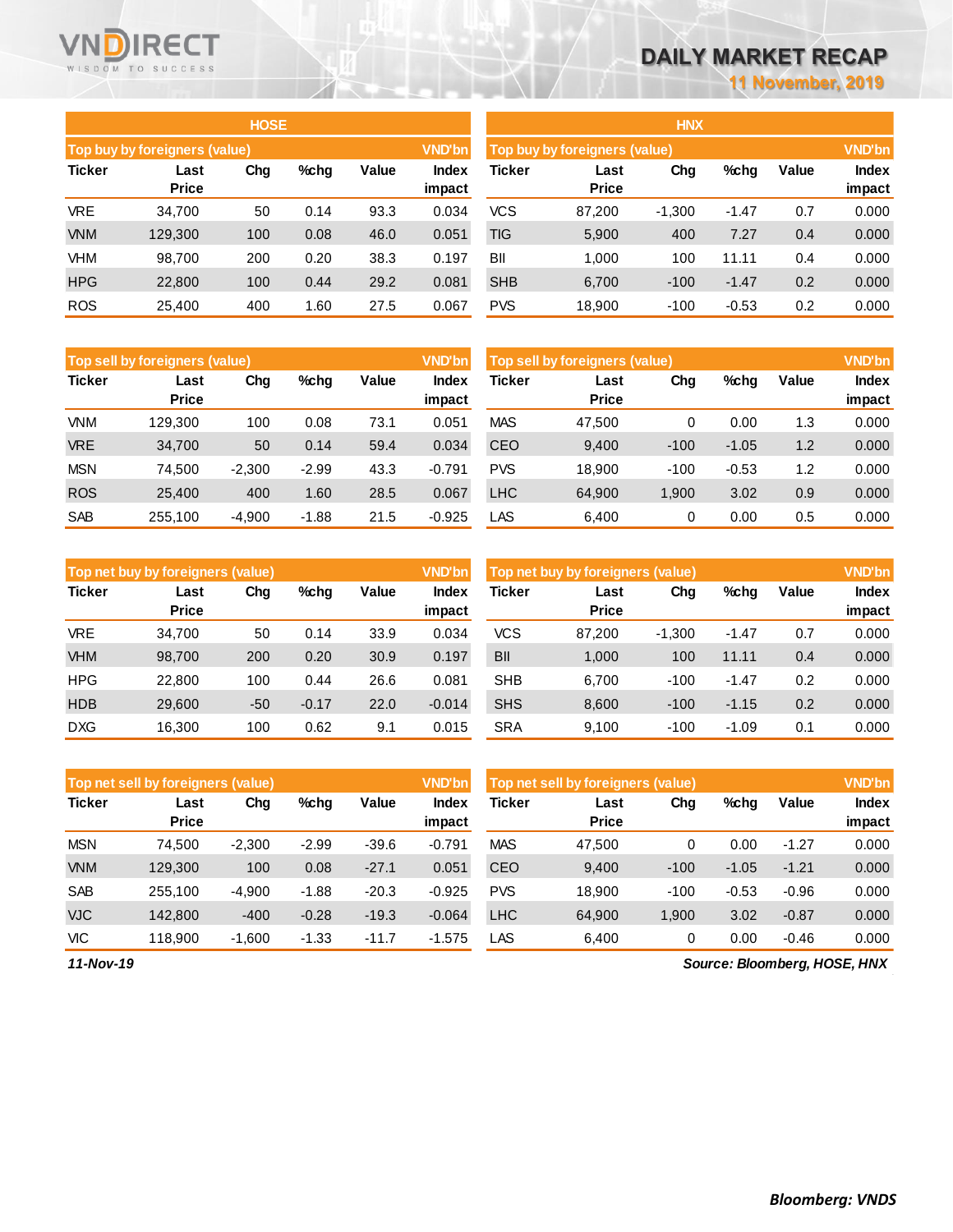**11 November, 2019**

### **TOP 60 MARKET CAP STOCKS SNAPSHOT ON HOSE**

ECT

|                                           |                   |            |                  |             |                  |                                        |              |             |                            | <b>11 November, 2019</b>  |              |             |            |
|-------------------------------------------|-------------------|------------|------------------|-------------|------------------|----------------------------------------|--------------|-------------|----------------------------|---------------------------|--------------|-------------|------------|
| TOP 60 MARKET CAP STOCKS SNAPSHOT ON HOSE |                   |            |                  |             |                  |                                        |              |             |                            |                           |              |             |            |
| No. Ticker                                | <b>Price</b>      |            | Price change (%) |             |                  | <b>Mkt. Cap Outs. Vol. Float ratio</b> |              |             | Avail. Fil Ave. daily vol. | P/E                       | P/B          | <b>ROE</b>  | <b>ROA</b> |
|                                           | <b>VND</b>        | 1M         | 3M               | 6M          | <b>US\$mln</b>   | <b>MIn'shs</b>                         | $\%$         |             | $% (30 days-shs)$          | $\boldsymbol{\mathsf{x}}$ | $\pmb{\chi}$ | $\%$        | $\%$       |
| 1 VIC VM<br>2 VCB VM                      | 118,900<br>91,300 | 0.8<br>7.0 | $-1.1$<br>16.3   | 5.5<br>39.2 | 17,149<br>14,596 | 3,346<br>3,709                         | 53.4<br>25.2 | 21.8<br>6.1 | 359,052<br>751,838         | 74.8<br>17.3              | 5.1<br>4.2   | 7.8<br>27.1 | 1.6<br>1.8 |
| 3 VHM VM                                  | 98,700            | 11.7       | 17.5             | 17.5        | 14,250           | 3,350                                  |              | 34.0        |                            | 21.9                      | 7.6          | 57.0        | 16.7       |
| 4 VNMVM                                   | 129,300           | 1.0        | 6.9              | $-0.6$      | 9,706            | 1,741                                  | 30.3<br>46.2 | 41.1        | 768,191<br>1,078,536       | 23.4                      | 8.3          | 36.5        | 28.8       |
| 5 GAS VM                                  | 104,300           | 2.0        | 3.0              | $-3.3$      | 8,605            | 1,914                                  | 4.2          | 45.4        | 295,158                    | 17.7                      | 4.4          | 26.1        | 18.6       |
| 6 BID VM                                  | 41,300            | 1.2        | 19.0             | 29.1        | 7,160            | 4,022                                  | 18.8         | 26.6        | 977,186                    | 19.6                      | 2.5          | 13.5        | 0.5        |
| 7 SAB VM                                  | 255,100           | $-1.0$     | $-7.5$           | 2.9         | 7,052            | 641                                    | 10.4         | 36.6        | 19,636                     | 34.6                      | 9.1          | 28.4        | 20.6       |
| 8 TCB VM                                  | 25,150            | 6.6        | 24.5             | 8.6         | 3,794            | 3,500                                  | 79.7         | 0.0         | 2,028,225                  | 9.5                       | 1.5          | 17.2        | 2.7        |
| 9 MSN VM                                  | 74,500            | $-3.2$     | $-2.1$           | $-14.9$     | 3,754            | 1,169                                  | 25.8         | 9.0         | 525,539                    | 16.5                      | 2.6          | 20.5        | 7.6        |
| 10 CTG VM                                 | 21,950            | 3.8        | 7.1              | 8.1         | 3,523            | 3,723                                  | 35.5         | 0.0         | 3,057,969                  | 13.4                      | 1.1          | 8.5         | 0.5        |
| 11 VREVM                                  | 34,700            | 7.3        | $-2.3$           | $-1.8$      | 3,483            | 2,329                                  | 100.0        | 17.2        | 3,132,531                  | 33.6                      | 2.8          | 8.8         | 6.3        |
| 12 VJC VM                                 | 142,800           | 2.4        | 8.4              | 23.7        | 3,224            | 524                                    | 51.5         | 10.1        | 467,231                    | 14.5                      | 5.5          | 43.3        | 15.1       |
| 13 PLX VM                                 | 59,100            | 1.0        | $-5.0$           | $-3.6$      | 3,034            | 1,191                                  | 8.9          | 6.6         | 304,915                    | 17.0                      | 3.2          | 19.5        | 6.7        |
| 14 HPG VM                                 | 22,800            | 6.0        | $-1.3$           | $-9.8$      | 2,714            | 2,761                                  | 52.1         | 11.4        | 4,592,131                  | 9.0                       | 1.4          | 17.4        | 8.8        |
| 15 MBB VM                                 | 23,450            | 3.1        | 18.1             | 21.2        | 2,351            | 2,326                                  | 77.7         | 0.0         | 4,620,075                  | 7.2                       | 1.4          | 21.8        | 2.0        |
| 16 NVL VM                                 | 58,100            | $-6.1$     | $-3.2$           | $-0.5$      | 2,330            | 930                                    | 30.1         | 31.2        | 400,869                    | 18.2                      | 2.6          | 15.5        | 4.3        |
| 17 MWG VM                                 | 121,900           | $-1.2$     | 5.2              | 43.4        | 2,326            | 443                                    | 89.6         | 0.0         | 637,155                    | 14.6                      | 4.8          | 37.7        | 12.7       |
| 18 VPB VM                                 | 21,900            | $-0.9$     | 15.3             | 19.3        | 2,272            | 2,407                                  | 68.6         | 0.0         | 3,768,573                  | 6.6                       | 1.3          | 22.7        | $2.5\,$    |
| 19 BVH VM                                 | 73,600            | 2.1        | $-5.6$           | 0.4         | 2,224            | 701                                    | 27.9         | 23.7        | 180,406                    | 39.0                      | 3.3          | 8.7         | 1.2        |
| 20 HVN VM                                 | 35,950            | 2.4        | $-8.6$           | $-8.1$      | 2,198            | 1,418                                  | 3.9          | 20.1        | 479,161                    | 20.6                      | 2.8          | 13.4        | $2.7\,$    |
| 21 FPT VM                                 | 60,000            | 6.2        | 17.4             | 34.7        | 1,754            | 678                                    | 76.4         | 0.0         | 1,611,289                  | 12.8                      | 3.0          | 24.9        | 10.5       |
| 22 POW VM                                 | 13,400            | 5.1        | $-0.4$           | $-1.5$      | 1,353            | 2,342                                  | 87.9         | 34.9        | 2,207,045                  | 16.3                      | 1.3          | 7.8         | 3.2        |
| 23 HDB VM                                 | 29,600            | 5.7        | 12.5             | 8.8         | 1,252            | 981                                    | 72.6         | 6.4         | 2,177,658                  | 10.2                      | 1.9          | 19.1        | 1.4        |
| 24 EIB VM                                 | 18,400            | 10.8       | 4.0              | 0.5         | 975              | 1,229                                  | 94.0         | 0.0         | 91,743                     | 35.6                      | 1.4          | 4.1         | 0.4        |
| 25 STB VM                                 | 10,800            | $-1.8$     | 4.3              | $-10.0$     | 840              | 1,804                                  | 96.2         | 10.9        | 3,964,673                  | 7.0                       | 0.7          | 11.1        | 0.7        |
| 26 PNJ VM                                 | 84,700            | 5.9        | 0.6              | 12.4        | 813              | 223                                    | 73.2         | 0.0         | 456,995                    | 17.5                      | 4.6          | 28.6        | 16.3       |
| 27 TPB VM                                 | 22,600            | 0.9        | 0.0              | 0.4         | 805              | 827                                    | 53.8         | 0.0         | 242,448                    | 7.8                       | 1.6          | 22.1        | 1.7        |
| 28 BHN VM                                 | 76,000            | $-0.7$     | $-18.6$          | $-10.3$     | 759              | 232                                    | 0.9          | 31.4        | 4,812                      | 36.9                      | 3.9          | 10.9        | 5.2        |
| 29 HNG VM                                 | 14,750            | $-3.0$     | $-19.2$          | $-1.7$      | 705              | 1,109                                  | 16.7         | 48.5        | 355,816                    | <b>N/A</b>                | 1.6          | $-20.6$     | $-8.0$     |
| 30 KDH VM                                 | 26,800            | 7.6        | 13.6             | 19.3        | 629              | 544                                    | 80.8         | 3.2         | 381,602                    | 15.8                      | 2.0          | 13.5        | 8.8        |
| 31 ROS VM                                 | 25,400            | $-1.4$     | $-6.3$           | $-15.6$     | 621              | 568                                    | 27.3         | 45.8        | 23,428,890                 | 73.2                      | 2.4          | 3.4         | 1.8        |
| 32 DHG VM                                 | 93,900            | 2.2        | $-3.2$           | $-20.4$     | 529              | 131                                    | 5.6          | 45.6        | 13,672                     | 20.7                      | 3.9          | 19.4        | 15.8       |
| 33 REE VM                                 | 37,650            | $-0.4$     | 9.4              | 17.3        | 503              | 310                                    | 84.9         | 0.0         | 928,270                    | 6.7                       | $1.2$        | 18.6        | 10.6       |
| 34 SBT VM                                 | 18,900            | 5.0        | 18.1             | 7.1         | 478              | 587                                    | 20.1         | 93.8        | 1,277,748                  | 43.0                      | 1.5          | 3.5         | $1.5$      |
| 35 SSI VM                                 | 21,700            | 1.9        | $-1.4$           | $-13.4$     | 475              | 508                                    | 83.3         | 43.4        | 1,909,992                  | 12.3                      | 1.1          | 9.4         | 3.7        |
| 36 GEX VM                                 | 20,900            | $-4.6$     | 3.4              | 7.8         | 440              | 488                                    | 78.0         | 32.6        | 362,386                    | 9.3                       | 1.7          | 19.1        | 6.1        |
| 37 PDR VM                                 | 26,300            | 1.2        | $-1.9$           | 13.9        | 371              | 328                                    | 37.2         | 42.8        | 706,717                    | 12.4                      | 2.3          | 20.1        | 5.9        |
| 38 DXG VM                                 | 16,300            | 0.9        | 28.4             | 7.7         | 371              | 520                                    | 77.7         | 3.0         | 1,731,182                  | 5.1                       | 1.0          | 25.9        | 8.5        |
| 39 VGC VM                                 | 18,750            | $-2.3$     | $-2.6$           | <b>N/A</b>  | 362              | 448                                    | 12.6         | 35.4        | 180,912                    | 13.4                      | 1.3          | 10.1        | 3.6        |
| 40 TCH VM                                 | 23,650            | $-2.5$     | 2.8              | 13.2        | 360              | 353                                    | 50.0         | 42.0        | 1,261,370                  | 22.1                      | 1.9          | 8.7         | $5.9\,$    |
| 41 PPC VM                                 | 25,850            | 3.2        | 2.0              | $-7.5$      | 357              | 321                                    | 24.6         | 33.2        | 281,571                    | 8.1                       | 1.4          | 17.2        | 13.5       |
| 42 PHR VM                                 | 57,900            | $-7.4$     | $-23.1$          | 13.3        | 338              | 135                                    | 32.9         | 42.2        | 425,710                    | 9.1                       | 2.5          | 28.8        | 16.2       |
| 43 HCM VM                                 | 25,000            | 9.9        | 23.8             | $-4.9$      | 329              | 306                                    | 57.3         | 42.6        | 1,075,231                  | 19.4                      | 1.8          | 10.2        | 6.2        |
| 44 SCS VM                                 | 149,800           | $-6.7$     | $-4.2$           | $-7.5$      | 325              | 50                                     | 98.4         | 28.5        | 9,700                      | 19.4                      | 9.2          | 46.6        | 42.4       |
| 45 GMD VM                                 | 25,200            | $-5.8$     | $-9.0$           | $-3.3$      | 323              | 297                                    | 82.2         | 0.0         | 359,955                    | 12.9                      | 1.2          | 9.7         | 6.2        |
| 46 LGC VM                                 | 38,100            | $-2.3$     | $-2.4$           | 46.8        | 317              | 193                                    | 0.6          | 4.0         | 82                         | 22.9                      | 2.5          | 11.6        | 3.1        |
| 47 VHC VM                                 | 79,200            | 0.4        | -6.8             | $-11.8$     | 311              | 91                                     | 36.6         | 65.5        | 166,758                    | 5.3                       | $1.5$        | 32.2        | 22.2       |
| 48 NLG VM                                 | 28,100            | $-2.9$     | $-3.8$           | 3.1         | 302              | 250                                    | 62.0         | 0.0         | 547,074                    | 13.5                      | 1.5          | 11.7        | 5.5        |
| 49 PVD VM                                 | 16,500            | $-3.2$     | 2.5              | $-10.4$     | 300              | 421                                    | 49.5         | 26.8        | 1,786,811                  | 15.5                      | 0.5          | 3.3         | 2.1        |
| 50 KBC VM                                 | 14,500            | $-4.6$     | $-6.8$           | 6.6         | 294              | 470                                    | 71.4         | 22.8        | 1,240,318                  | 9.0                       | 0.7          | 8.4         | 4.4        |
| 51 NT2 VM                                 | 23,000            | $-2.7$     | $-5.5$           | $-14.3$     | 285              | 288                                    | 32.2         | 29.6        | 231,428                    | 8.5                       | 1.6          | 20.0        | 9.7        |
| 52 VPIVM                                  | 41,050            | $-0.2$     | $-2.4$           | $-1.6$      | 283              | 160                                    | 100.0        | 41.8        | 316,253                    | 15.6                      | 2.9          | 20.6        | 8.1        |
| 53 CII VM                                 | 24,100            | $-0.8$     | 14.5             | 3.4         | 257              | 248                                    | 86.2         | 18.3        | 680,230                    | 13.1                      | 1.1          | 8.8         | 1.9        |
| 54 HT1 VM                                 | 15,350            | $-3.5$     | 1.0              | $-12.0$     | 252              | 382                                    | 99.9         | 42.8        | 199,576                    | 8.0                       | 1.0          | 13.8        | 6.9        |
| 55 GEG VM                                 | 28,200            | 4.3        | <b>N/A</b>       | N/A         | 248              | 204                                    | 58.8         | 13.0        | 499,017                    | 26.2                      | 2.5          | 7.8         | 4.8        |
| 56 VCIVM                                  | 34,000            | $-2.3$     | 1.2              | 4.9         | 241              | 164                                    | 66.0         | 61.9        | 52,489                     | 6.7                       | 1.5          | 24.7        | 12.7       |
| 57 CTD VM                                 | 73,000            | $-18.9$    | -30.7            | -37.7       | 240              | 76                                     | 67.4         | 0.6         | 66,592                     | 7.4                       | 0.7          | 9.3         | 5.3        |
| 58 DPM VM                                 | 13,700            | $-5.2$     | $-2.5$           | $-23.5$     | 231              | 391                                    | 36.7         | 29.9        | 429,870                    | 21.1                      | 0.7          | 3.7         | 2.6        |
| 59 HPX VM                                 | 26,800            | 0.0        | 0.8              | 1.9         | 231              | 200                                    | 90.3         | 35.2        | 284,410                    | 12.0                      | 2.1          | 19.3        | 6.4        |
| 60 GTN VM                                 | 20,700            | 8.7        | 5.3              | 12.8        | 223              | 250                                    | 25.4         | 99.7        | 573,630                    | <b>N/A</b>                | 1.9          | $-0.4$      | $-0.2$     |
|                                           |                   |            |                  |             |                  |                                        |              |             |                            | <b>Source: Bloomberg</b>  |              | 11 Nov      |            |